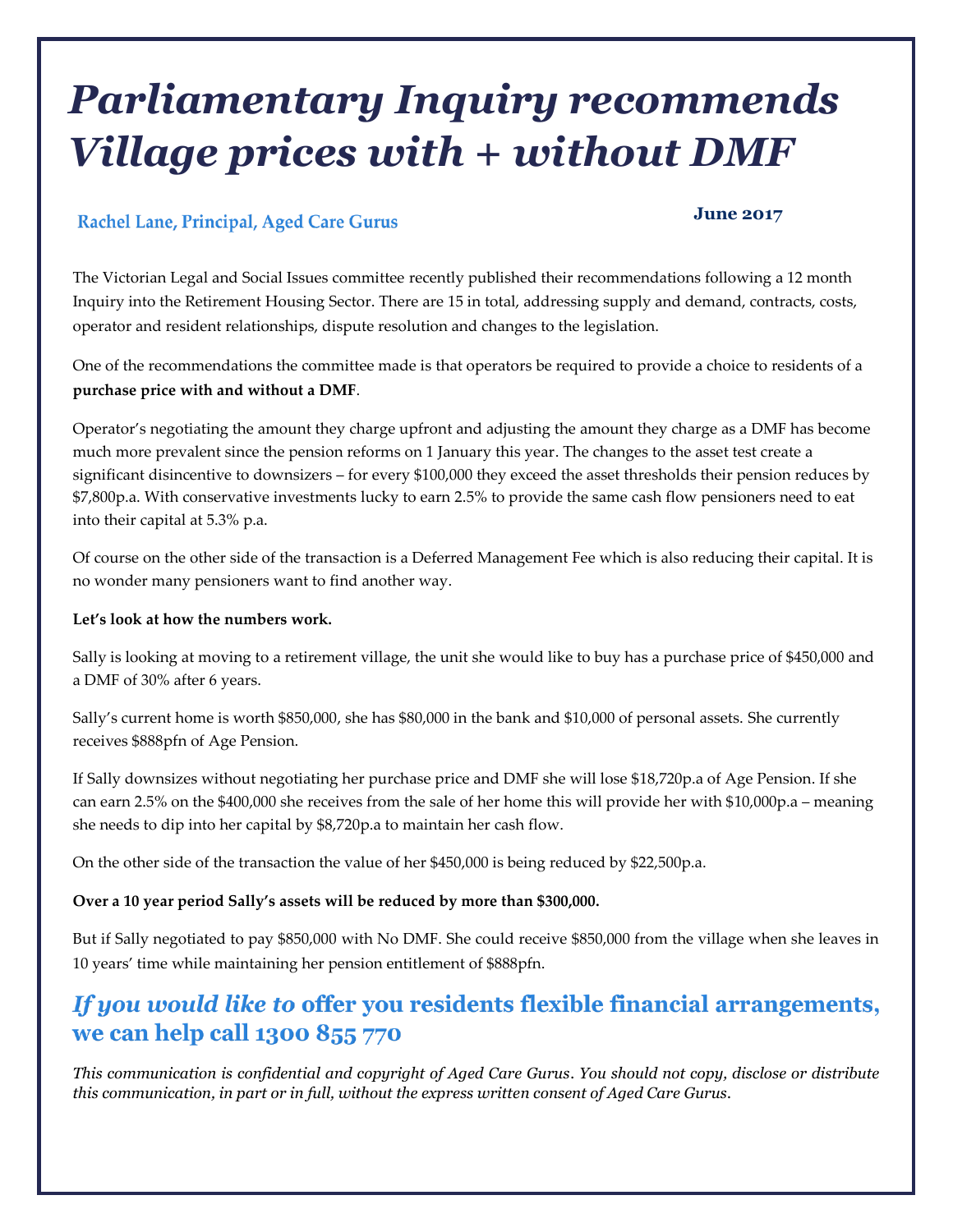## *Where there's a will …there's a stepchild*

### **Troy Palmer, Special Counsel, Mills Oakley**

Earlier this month the Victorian Court of Appeal dismissed an appeal against a 2016 decision of the Supreme Court concerning the ability of stepchildren to make claims against the estates of their deceased step parents.

The Court of Appeal confirmed that the children of de facto spouses are 'stepchildren' within the meaning of that term in the *Administration and Probate Act 1958* (Vic), and that a de facto stepchild relationship survived the death of the biological parent.

This is in keeping with other provisions of the Act, which do not distinguish between married and de facto couples. Where there was previously some ambiguity by what was meant by the term 'stepchild', the Court of Appeal's decision confirms that it is to be given the same wide reading as biological or adopted children.

The case, *[Scott-MacKenzie v Bail](https://jade.io/j/#!/article/529501)*, concerned a claim brought by a stepchild pursuant to pt IV of the Act, which allows Wills to be challenged where they do not make adequate arrangements for certain 'eligible' family members. Here, the stepchild's biological parent had been the domestic partner of the deceased for 40 years, until their death in 2001. Although the stepparent passed away 15 years after the biological parent, the applicant sought to have their step relationship recognised as ongoing.

The Supreme Court at first instance held that "the relationship of stepparent and stepchild continues unless, before the death of the deceased, the relationship is ended in the sense of dissolved otherwise than by the death of the natural parent". This was confirmed by the Court of Appeal.

Importantly, this means that stepchildren meet the 'eligible person' test under the Act, which then allows them to bring claims against an estate where the Will does not adequately meet their financial needs. Of course, such claimants will still need to show that the deceased did not make sufficient provision for their needs in the Will.

It is all too easy to focus on accumulating wealth without regard for the importance of estate planning and the transfer of such wealth when we are gone. A key takeaway from this case is that you must consider any stepchildren when writing your will, or risk a challenge on your estate upon your passing.

### **Need assistance?**

Mills Oakley provide a complete range of estate planning services, from standard "husband/wife" wills to complex testamentary trust wills. Our Wills and Probate team assist in the administration of deceased estates, ranging from small to large and complex estates, and trust administrations phone (03) 8568 9574.

Important note: this information is current as at 1 June 2017, and does not constitute legal or financial advice. You should seek legal or other professional advice before acting or relying on any of the content.